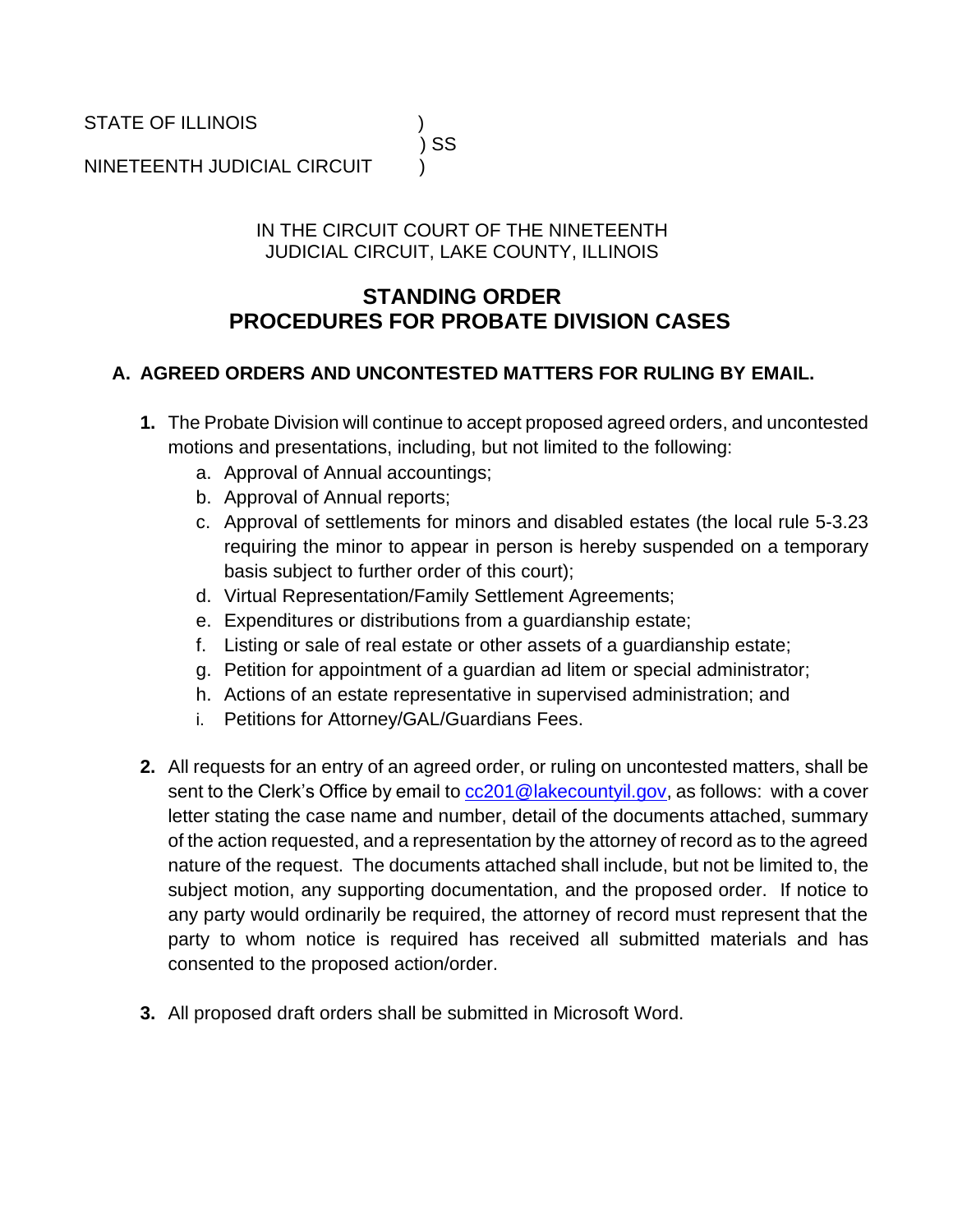- **4.** Upon receipt, the Clerk's Office will forward the filing and the proposed order to the judge for review. If the judge approves the order, the order will be entered, and the Clerk will email the signed order to the parties.
- **5.** Even where an order is agreed, or uncontested, the Court reserves the right to require additional documentation, to require a hearing, or to deny the proposed order.
- **6.** In the event the judge does not approve the order, the Clerk will notify the parties, and will provide further instruction, as appropriate.

### **B. PETITIONS FOR APPOINTMENT OF A GUARDIAN OF A DISABLED ADULT.**

- **1.** The Court may hear *Petitions for Appointment of a Guardian of an Adult with Disabilities* (including *Petitions for Appointment of Temporary Guardian*) (hereafter, a "Petition for Guardianship") via Zoom, consistent with the requirements described herein.
- **2.** Upon filing of a Petition for Guardianship, the Clerk of the Court will assign the matter a date and time for initial hearing via Zoom. Petitioner may obtain the hearing date by phone from the Clerk of the Court at 847-377-3260. Petitioner shall send Notice of the assigned Zoom hearing date and serve the Respondent with Summons as required by 755 ILCS 5/11a-10(e) and (f). The assigned hearing date must take into account the time required for Notice and service of Summons pursuant to 755 ILCS 5/11a-10(e) and (f), except in cases of emergency supported by affidavit pursuant to Local Rule 2-1.05.
- **3.** Prior to the initial Zoom hearing date courtesy copies of the following shall be submitted via email to [cc201@lakecountyil.gov:](mailto:cc201@lakecountyil.gov)
	- a. Cover letter referencing the name of the Estate, case number, date of hearing (if any), detail of the documents attached, and summary of the action requested;
	- b. Petition for Appointment of Guardian;
	- c. Physician's Report;
	- d. Proposed Order Appointing Plenary Guardian;
	- e. Proposed Order Appointing Temporary Guardian, if appropriate;
	- f. Notice to all persons required by 755 ILCS 5/11a-10(f);
	- g. Summons Served on Respondent pursuant to 755 ILCS 5/11a-10(e); and
	- h. Other documents as appropriate including, but not limited to: Statement of Right to Petition for Discharge; Order to Notify State Police; and Order Waiving Presence.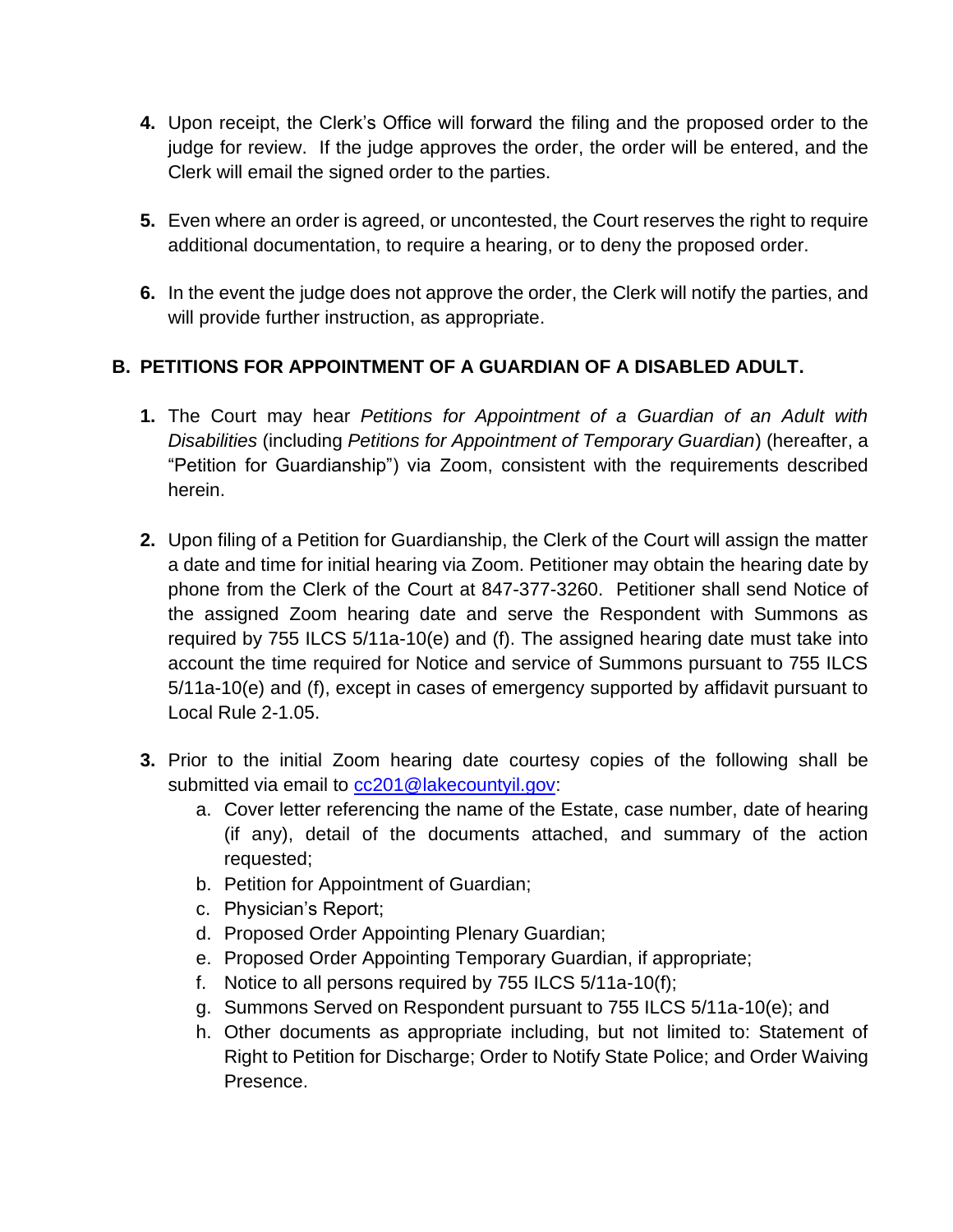- **4.** In a hearing conducted via Zoom, and upon submission of appropriate affidavit, the Court may, in its discretion, waive the appointment of a guardian ad litem pursuant to 755 ILCS 5/11a-10(a).
- **5.** Upon appointing a guardian ad litem, or upon petition of any party, the Court may, in its discretion, order that the guardian ad litem's interview with Respondent or any other interested person be completed via two-way video conference if:
	- a. No appeared party or the Respondent objects to the guardian ad litem completing the proposed interview via video conference; and,
	- b. Video conferencing technology is reasonably available to the guardian ad litem and any other persons participating in the interview.
	- c. During the interview of Respondent, the guardian ad litem must read the *Statement of Guardian Ad Litem to Respondent* to Respondent; and, within one day of completing the video conference interview with Respondent, the guardian ad litem must mail a copy of the *Statement of Guardian Ad Litem to Respondent* to the address at which Respondent is presently residing.
	- d. The guardian ad litem's report should state whether any interview was conducted via video conference and confirm that the foregoing requirements were met. The guardian ad litem shall have the authority to determine who may, or may not, be present for the interview, and may report to the Court if any person refuses to comply with the guardian ad litem's request.
- **6.** Hearing on appointment of a Plenary Guardian may be held by Zoom if the Court: after confirming that all notice requirements pursuant to 755 ILCS 5/11a-10 (e) and (f) have been satisfied; and after considering any objections; and the recommendation of the guardian ad litem; finds that holding the hearing by Zoom is in the best interests of the alleged disabled.
- **7.** Hearing on appointment of a Plenary Guardian may not be held by Zoom if the Court: after considering the objections of any party; and the recommendations of the guardian ad litem; and the totality of other circumstances; determines that a full and fair hearing cannot be held by Zoom pursuant to 755 ILCS 5/11a-11.5.
- **8.** Hearings on appointment of a temporary guardian may be held via Zoom in the discretion of the Court.

### **C. PETITIONS TO OPEN OR CLOSE AN UNCONTESTED DECEDENT'S ESTATE WITHOUT FORMAL COURT APPEARANCE**.

**1.** Courtesy copies shall be sent to the court at [CC201@lakecountyil.gov](mailto:CC201@lakecountyil.gov) accompanied by a cover letter which references the name of the estate, the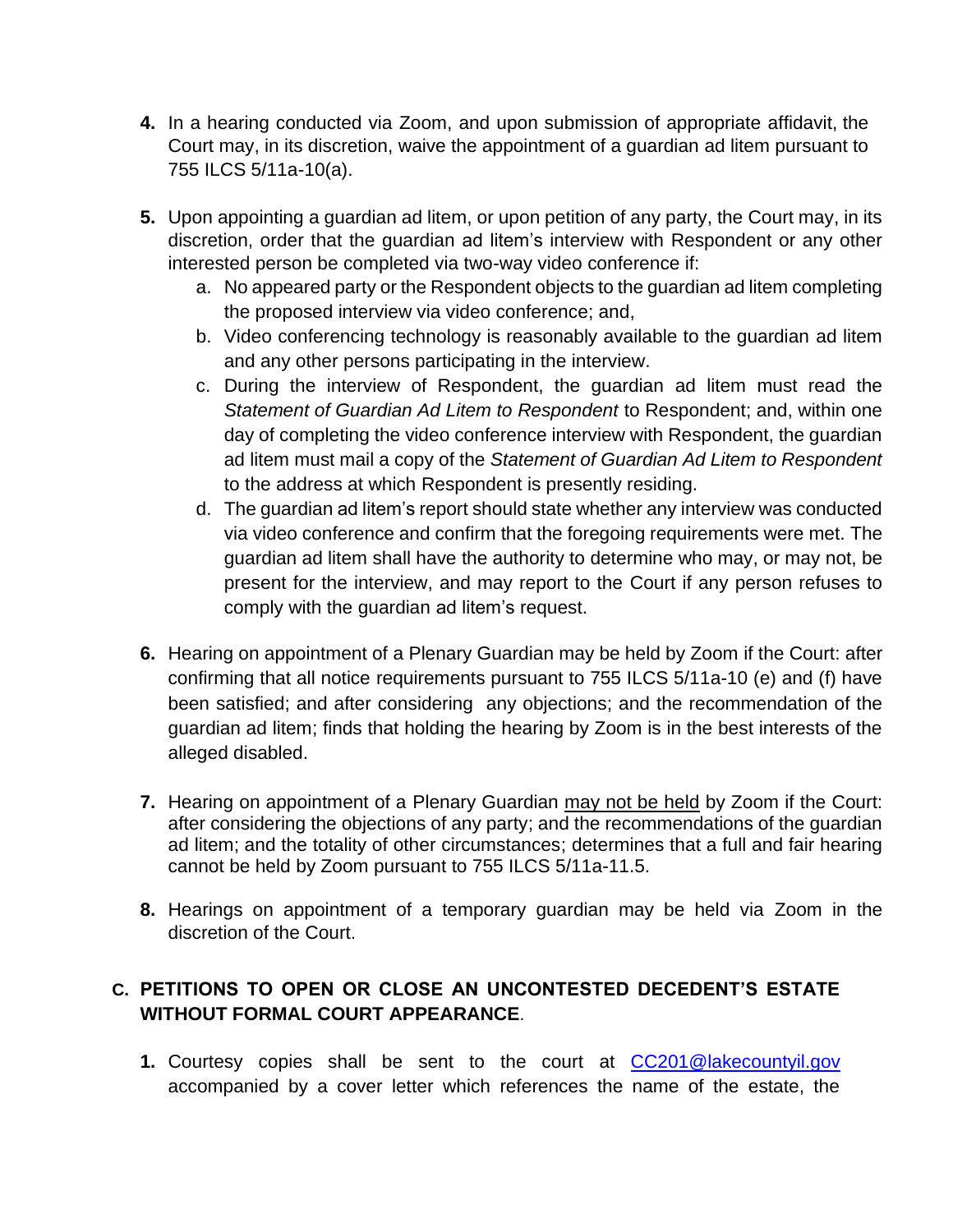number of the case, a detail of the documents attached, any pending court or scheduled court dates, and the specific action requested.

- **2.** For Petitions for Opening an Uncontested Decedent's Estate, copies of the following documents shall be attached:
	- a. Copy of the Petition for Probate and for Letters including Exhibit A;
	- b. Copy of the previously filed original Last Will and Testament, if any, and the date of filing;
	- c. Affidavit of Heirship;
	- d. Waiver of Notices;
	- e. Any other relevant and previously filed document for the court's review and consideration;
	- f. Proposed Order Declaring Heirship;
	- g. Proposed Oath of Office and Bond; and
	- h. Proposed Order Appointing Representative of Decedent's Estate.
- **3.** For Petitions for Closing an Uncontested Decedent's Estate, copies of the following documents shall be attached:
	- a. Copy of the Petition for Probate and for Letters including Exhibit A;
	- b. Copy of the previously filed original Last Will and Testament, if any, and the date of filing;
	- c. Order of Heirship;
	- d. Order Appointing Representative of Decedent's Estate;
	- e. Notice to Heirs and Legatees or Waiver of Notice Appearance for Letters of Office and Consent;
	- f. Receipt Consent and Waiver on Closing of Decedent's Estate;
	- g. Proof of Publication;
	- h. Final Report of Independent Representative; and
	- i. Proposed Order of Discharge.
- **4.** Orders submitted for the Court's consideration shall be considered "Proposed" and shall not be filed with the Clerk of Court unless approved.
- **5.** Upon receipt, the Clerk's Office will forward the submitted documents, and the proposed orders to the judge. If the judge approves the proposed orders, they will be entered, and the Clerk will return the executed orders by email within 7 days.
- **6.** Original Letters of Office will also be issued and mailed within seven (7) days.